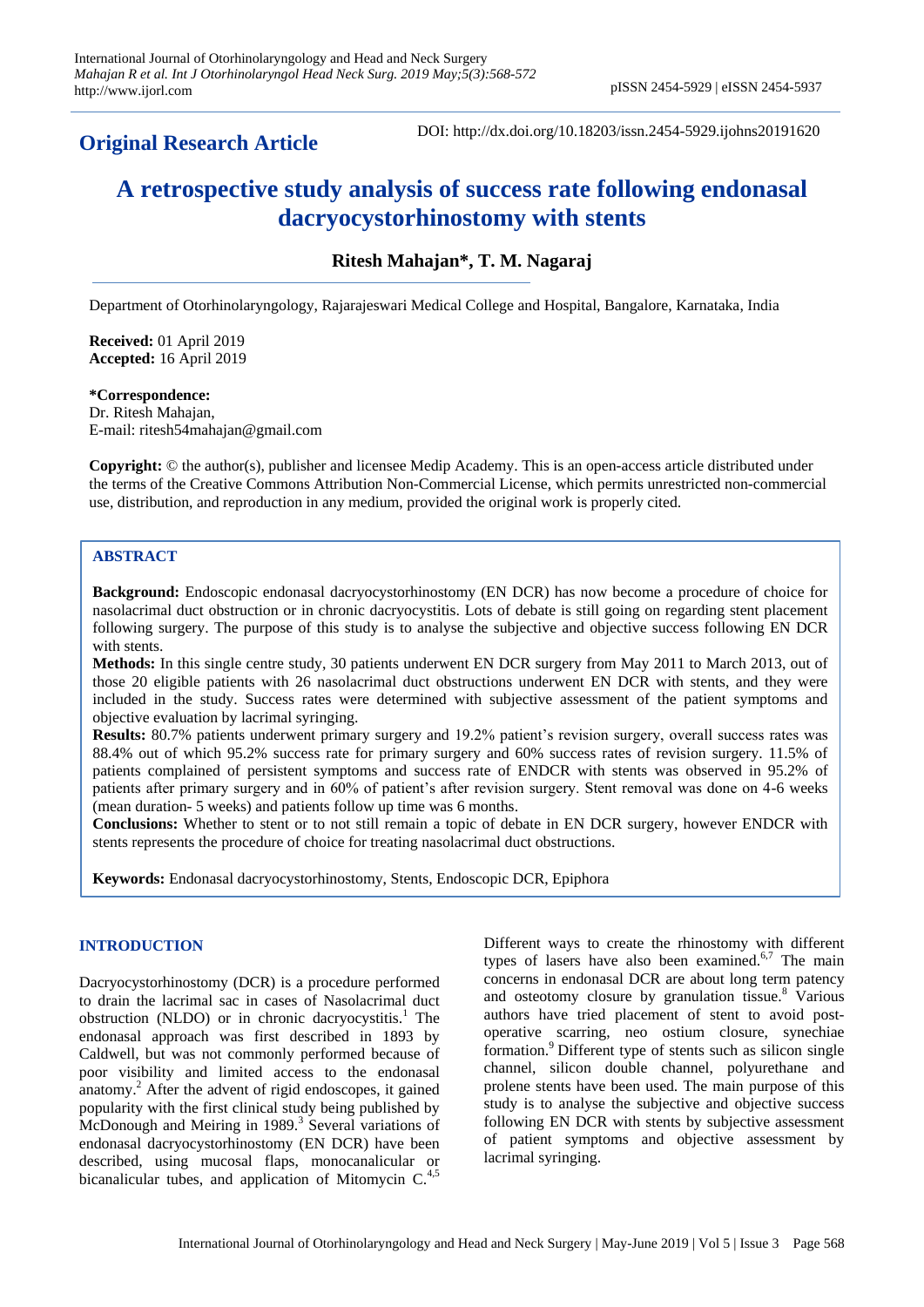## **METHODS**

A retrospective study was conducted in the department of ENT, Rajarajeswari Medical College and hospital, Bangalore. The data was retrieved from the medical records department with the permission of institutional ethical committee and collected data was analyzed using Microsoft excel. A total of 30 patients underwent EN DCR surgery during May 2011 to March 2013, out of which, 20 eligible patients with 26 nasolacrimal duct obstructions were stented. We included patients with nasolacrimal duct obstruction without canalicular stenosis with a minimum follow-up of 6 months. These patients underwent testing of the lacrimal drainage by syringing and an endoscopic examination of the nasal cavity. Patients with failed external or endonasal dacryocystorhinostomy were also included in the study. The patients with common canaliculus blockage, other causes of watering in eyes, radiation therapy to the head and neck area, post-traumatic bony deformity or bone diseases affecting the nose and orbit were excluded from the study. Stent removal was performed at 4-6 weeks for most patients (mean duration- 5 weeks). Success rate was determined by subjective assessment of the patient symptoms and objective evaluation was done by lacrimal syringing after 6 months of surgery.

The preoperative evaluation included an ophthalmologic examination with lacrimal duct probing and irrigation and diagnostic nasal endoscopy. Informed written consent was taken prior to surgery and pre anaesthetic work up was done for the patients. Nasal cavity was packed with 4% Xylocaine with 1:100000 adrenaline half an hour before the start of operation.

All the patients were operated under general anaesthesia and the surgical technique used has been extensively described in literature and by PJ Warmold.10,11 The patient is placed in a supine position with the head slightly elevated to decrease the venous pressure at the operation site. Local infiltration was given with 2% lidocaine and 1: 80,000 adrenaline. With the help of 0 $^0$ 4mm karl storz rigid endoscope lateral nasal wall was visualized and vital structures like apex of the middle turbinate, uncinate process was identified; C shaped incision was made on the lacrimal bone area of lateral nasal wall using a sickle knife. Upper part of incision was made approximately 8-10 mm over the attachment of middle turbinate. Mucosal flaps were raised over frontal process of maxilla and Kerrisons straight and up turn bone punches was used to remove the bone and expose lacrimal sac. Medial wall of the sac was incised with sickle knife and is partially or completely removed. The lacrimal sac was examined and irrigated, and existing debris and pus were removed. Intubation of both canaliculi with placement of bicanalicular silicone tubes was carried out in all patients and nasal packing was done.

In postoperative period all the patients were treated with a 10-day course of topical ophthalmic antibiotic drops, systemic injectable antibiotics for 3 days and nasal pack removal after 24-48 hrs. Follow up was done at  $2^{st}$  week, 6 th week and 6 months and Silicone tubes were removed at 4-6 weeks for most patients (mean duration- 5 weeks) after the operation.

Evaluation of success was done at 6 months after surgery. Subjective assessment was done by grading patient's symptoms into 2 categories: (a) no relief and (b) complete relief and objective assessment was done by doing lacrimal syringing and categorising it into: (I) Patent: when no resistance to the flow of fluid was seen while passing through the sac to the nasopharynx. (II) Non patent: when fluid regurgitated through upper punctum and no fluid passed through the nasopharynx. (III) Failure of EN DCR: when both, patient's persistent symptoms and a non-patent lacrimal syringing coexisted.

#### **RESULTS**

A total of 20 eligible patients, with 26 nasolacrimal duct obstructions underwent EN DCR with stents. In our study mean age group of the patients were between 41-50 years, Left eye was affected in 53.8% of patients and right eye was affected in 46.2% of the patients. Out of 20 patients 6 patients had bilateral dacryocystitis and 14 patients had unilateral dacryocystitis. 70% of the patients were females, and 80.7% of nasolacrimal duct obstructions underwent primary surgery and 19.2% underwent revision surgery.



**Figure 1: Overall success rates after 6 months.**

Objective assessment was done with lacrimal syringing. In primary surgeries at  $6<sup>th</sup>$  week 100% syringing patency was seen and at  $6<sup>th</sup>$  month 95.2% syringing patency was seen. Overall success rate for primary surgeries were 95.2%. In revision surgeries at  $6<sup>th</sup>$  week and  $6<sup>th</sup>$  month 60% syringing patency was seen. Overall syringing patency for primary and revision surgeries was 88.4%.

Subjective assessment was done considering patient symptoms i.e. no relief or complete relief from symptoms. In primary surgeries at  $6<sup>th</sup>$  week 100% symptomatic relief was seen and 6 month follow up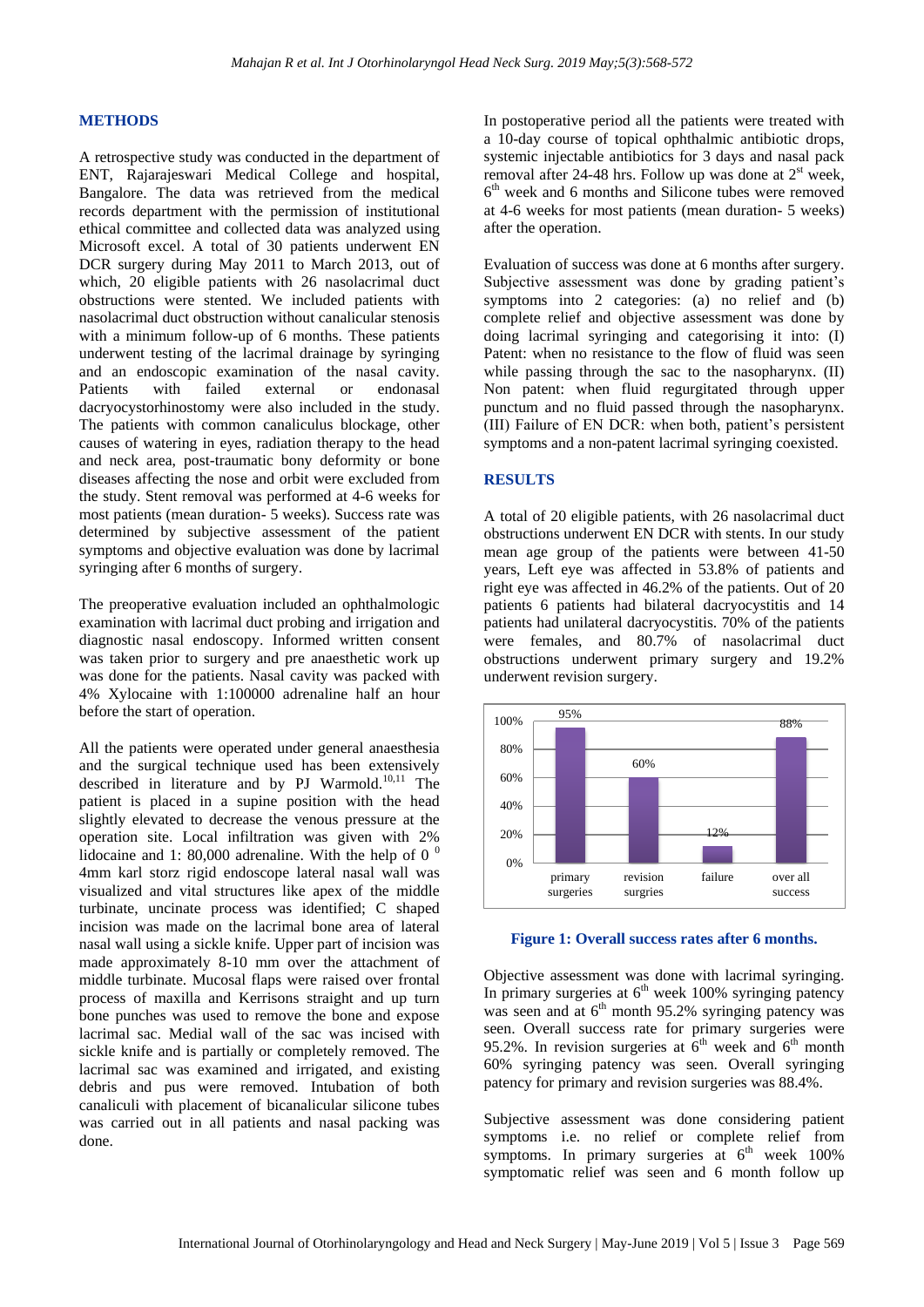showed 20 patients had complete relief from symptoms. Overall symptomatic relief for primary surgeries were 95.2%. In revision surgeries at  $6<sup>th</sup>$  week and  $6<sup>th</sup>$  month lacrimal syringing 3 patients had complete relief of symptoms i.e. overall 60% success rates. Overall 3 patients (11.5%) had persistent symptoms. EN DCR failure was seen in 3 patients in whom both persistent symptoms with non-patent lacrimal syringing was found.



**Figure 2: Additional procedures performed.**



## **Figure 3: Literature review.**

#### **Table 1: Intraoperative and post-operative complications.**

| <b>Complications</b>                 | <b>Number of</b><br>patients $(\% )$ |
|--------------------------------------|--------------------------------------|
| <b>Hemorrhage during surgery</b>     |                                      |
| <b>Orbital fat exposure</b>          |                                      |
| Aggar nasi covering the lacrimal sac | 1(3.8)                               |
| <b>Mucoid discharge</b>              | 20(76)                               |
| <b>Post-operative bleeding</b>       |                                      |
| <b>Post-operative adhesions</b>      | 1(3.8)                               |
| <b>Granulations</b>                  | 2(7.6)                               |
| <b>Stent extrusion</b>               |                                      |

#### **DISCUSSION**

Dacryocystorhinostomy is most commonly performed in cases of chronic dacryocystitis or in nasolacrimal duct obstruction. The main purpose of the surgery is to remove

the point of obstruction and to establish normal tear flow. In our study of 20 patients, bilateral dacryocystitis was seen in 6 patients, 21 patients underwent primary surgery and 5 patients underwent revision surgery.

In our study most of the patients were in  $4<sup>th</sup>$  decade of life (mean age group 41-50 years). Dalgleish et al in their study stated that 35-40 years was the earliest expected age of onset of acquired idiopathic nasolacrimal duct obstruction.<sup>12</sup> Jacobs et al in his study found the maximum incidence of this condition between 40-55 years of age.<sup>13</sup> Our study results are similar to those quoted by most of the authors. 70% of the females were affected in our study, according to Elder et al while the disease in the new born affects both the sexes equally, its occurrence among adults is in the ratio of 75-80% females to  $25-30\%$  males.<sup>14</sup> It can be attributed to low socio economic status, bad personal hygiene, exposure to smoke in kitchen and congenital anatomical narrowing of nasolacrimal drainage system.<sup>15</sup>

Left eye was involved in 53.8% of patients. It has been found that nasolacrimal duct and sac forms a greater angle on right side than left side, therefore more stasis of tears and predisposition to infection. Jacobs et al in his study found that right side was affected 53 times and the left side 37 times in 90 unilateral cases and only 14 cases were bilateral.<sup>13</sup> Dalgleish et al stated that there was no significant difference in right sided and left sided affection, and that the incidence of bilaterality increases with age. $12$ 

All patients were followed up at least up to 6 months. Techniques such as probing, silicone intubation, and balloon dacryocystoplasty have also been used to recanalize the occluded nasolacrimal duct but the success rate of these methods at long-term follow-up was approximately 50% or less.16-19 Silicone intubation simultaneous with DCR was first described by Gibbs et  $al.<sup>20</sup>$  Although no definitive time frame for stent retention has been established, it has been suggested that the silicone stent should remain in place for 6 to 12 months following surgery.<sup>21</sup> Keeping the stents in place for a longer period of time is not advised, because it may induce a foreign body reaction and granulation tissue formation at the neo-ostium.

Success rates of primary surgery was 95.2%, in our study revision ENDCR was less successful than primary surgery. Our results of salvage ENDCR are comparable with those of other published series, which vary between 50% to 76.5%.<sup>22,23</sup>

Several additional procedures were performed in our study along with EN DCR, septoplasty was performed in 3 cases for septal deviation, synechiolysis, inferior turbinate reduction & uncapping of Aggar nasi cell was done for 1 patient each. Additional procedures are carried out mainly to view the area to be operated. Septoplasty was described in up to 30% of ENDCRs in the literature,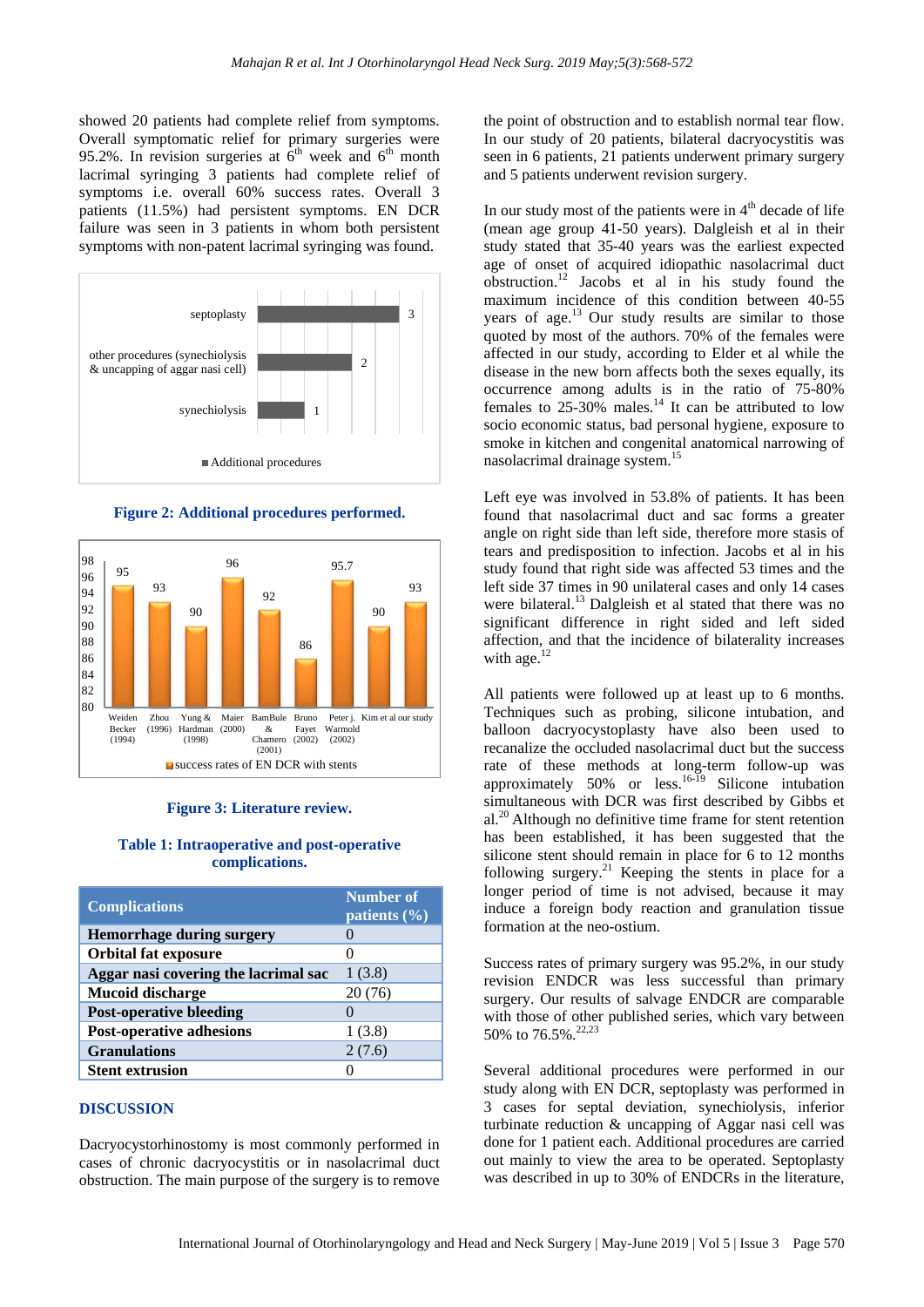and resection of the middle turbinate in up to 21%, synechiae formation can occur in up to 37.5% of cases and can impair lacrimal drainage in up to  $40\%$ .<sup>24-26</sup> Synechiae formation between the ostium and the septum or the middle turbinate is known to be a major cause of failure in EN DCR. Uncinectomy, which is becoming more and more common, helps orient the surgeon in light of the variability of the endonasal structures, helps standardize ENDCR, and provides safe access to the lacrimal fossa. To prevent synechiae formation, weekly decrusting of the nasal fossa by endoscopy until the third postoperative week. As described in the literature, postoperative nasal endoscopy is important for identifying iatrogenic nasal mucosal disease, preventing complications, avoiding recurrences, and assessing the subjective outcome.<sup>27,28</sup>

#### **CONCLUSION**

Because of the possibility of treating concomitant sinonasal disorders, the cosmetic advantages, and the excellent results, ENDCR represents the procedure of choice for treating nasolacrimal duct obstructions. Alone stent placement don't help in restoring the normal tear flow mechanism other factors such as size of the rhinostomy and presence of infection also play an important role in success of endonasal DCR. Whether to stent or to not still remain a topic of debate in EN DCR surgery despite approval of literature, however ENDCR with stents represents the procedure of choice for treating nasolacrimal duct obstructions.

*Funding: No funding sources Conflict of interest: None declared Ethical approval: The study was approved by the Institutional Ethics Committee*

### **REFERENCES**

- 1. Harvinder S, Rosalind S, Philip R. Powered Endoscopic Dacryocystorhinostomy with Mucosal Flaps without Stenting. Med J Malaysia. 2008;63(3):237-8.
- 2. Caldwell GW. Two new operations for obstruction of the nasal duct, with preservation of the canaliculi, and with an incidental description of a new lacrimal probe. Am J Ophthalmol 1893;10:189-93.
- 3. McDonogh M, Meiring JH. Endoscopic transnasal dacryocystorhinostomy. J Laryngol Otol. 1989;103:585-87.
- 4. Smimov G, Tuomilehto H, Teräsvirta M, Nuutinen J, Seppä J. Silicone tubing after endoscopie dacryocystorhinostomy: is it necessary? Am J Rhinol. 2006;20:600-2.
- 5. Tsirbas A, Wormald PJ. Endonasal dacryocystorhinostomy with mucosal flaps. Am J Ophthalmol. 2003;135:76-83.
- 6. Sadiq SA, Ohrlich S, Jones NS, Downes RN. Endonasal laser dacryocystorhinostomy — medium term results. Br J Ophthalmol. 1997;81:1089-92.
- 7. Ressiniotis T, Voros GM, Kostakis VT, Carrie S, Neoh C. Clinical outcome of endonasal KTP laserassisted dacryocystorhinostomy. BMC Ophthalmol. 2005;5:2.
- 8. Roozitalab MH, Amirahmadi M, Namazi MR. Results of the application of intraoperative Mitomycin C in dacryocystorhinostomy. Eur J Ophthalmol. 2004;14(6):461-3.
- 9. Zolli CL, Shanon GM. Dacrocystorhinostomy-A review of 119 cases. Opthalmic surgery 1982;13:905-10.
- 10. Nussbaumer M, Sehreiber S, Yung MW. Concomitant nasal proeedures in endoscopie dacryoeystorhinostomy. J Laryngol Otol 2004;18:267-9.
- 11. Wormald PJ. Powered endoscopic dacryocystorhinostomy. Laryngoscope. 2002.112(1):69-72
- 12. Dalgleish R. Idiopathic acquired lacrimal drainage obstruction. Br J Ophth, 1967;51:463-8.
- 13. Jacob Basil H. Symptomatic Epiphora. Br J of Oph. 1959;43:415-34.
- 14. Duke Elders S. Disease of lacrimal passages. System of ophthalmology. Vol. XIII part-II. Mosby publication; 1974: 625-724.
- 15. Sing M, Jam V, Gupta SC, Sing SP. Intranasal endoscopic DCR in cases of dacryocystitis. Ind J Otolaryngolol Head Neck Surg. 2004;56(3):177–83.
- 16. Bell TA. An investigation into the efficacy of probing the nasolacrimal duct as a treatment for epiphora in adults. Trans Ophthalmol Soc U K. 1986;105:494–7.
- 17. Angrist RC, Dortzbach RK. Silicone intubation for partial and total nasolacrimal duct obstruction in adults. Ophthal Plast Reconstr Surg. 1985;1:51–4.
- 18. Lee JM, Song HY, Han YM, Chung GH, Sohn MH, Kim CS, et al. Balloon dacryocystoplasty: results in the treatment of complete and partial obstruction of the nasolacrimal system. Radiology. 1994;192:503– 8.
- 19. Zeynep Y, Bülent Y, Müfit P. Treatment of Nasolacrimal Duct Obstruction with Polyurethane Stent Placement: Long- Term Results. AJR. 2002;179:491-2.
- 20. Gibbs DC. New probe for the intubation of lacrimal canaliculi with silicone rubber tubing. Br J Opthalmol. 1967;51:198.
- 21. Mathew G, McGwin G, Boyle M. The Consequence of Premature Silicone Stent Loss after External Dacryocystorhinostomy. Ophthalmology. 2008;115(7):1241-4.
- 22. Ben Simon GJ, Joseph J, Lee S, Schwarcz RM, McCann JD, Goldberg RA. External versus endoscopie dacryocystorhinostomy for acquired nasolacrimal duct obstruction in a tertiary referral center. Ophthalmology. 2005;112:1463-8.
- 23. Tsirbas A, Davis G. Wormald PJ. Revision daeryocystorhinostomy:a comparison of endoscopie and external techniques. Am J Rhinol. 2005;19:322- 5.